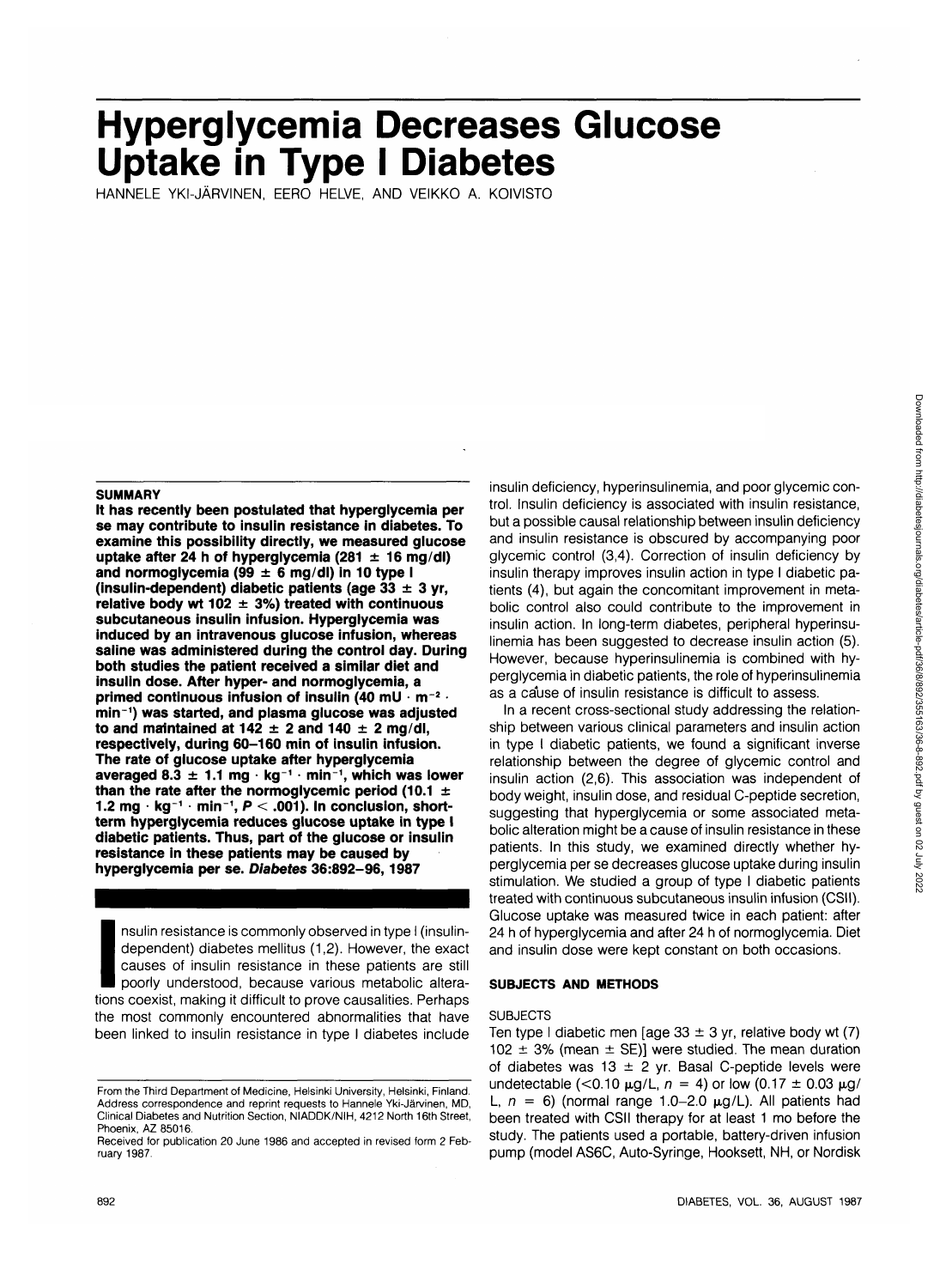

**FIG. 1. Plasma glucose and free-insulin levels during hyperglycemic ( •) and normoglycemic (O) 24-h periods.**

Infuser, Gentofte, Denmark) for insulin (Actrapid, Novo, Copenhagen, Denmark) administration. Six of the 10 patients had insulin antibodies [9-31% (8)], whereas in four patients the insulin-antibody level was within the normal range (<2.5%). Preceding both studies, the patients were equally and well controlled, as reflected by their near-normal fasting plasma glucose (Fig. 1) and glycosylated hemoglobin (HbA,) (Table 1) levels. Three patients had background retinopathy, but none had signs of neuropathy or nephropathy. The purpose, nature, and potential risks of the study were explained to all subjects before consent to participate was obtained. The experimental protocol was approved by the Ethical Committee of the Helsinki University Hospital.

## EXPERIMENTAL DESIGN

Insulin action was measured twice in each patient: after 24 h of hyper- and normoglycemia, respectively. The studies were performed in a random order with a 1-wk interval. During the whole study period, the patients had their usual diets, containing 30 kcal/kg, with 50% carbohydrate, 30-35% fat, and 15-20% protein, and served as breakfast, lunch, supper, and three snacks. No changes were made in insulin administration during the study. The mean daily insulin dose

averaged 34.8  $\pm$  4.5 U/day; of this, 55% was given as a constant-rate basal infusion, and 14, 13, 14, and 4% were given before breakfast, lunch, supper, and snacks, respectively.

On the morning of the hyperglycemic study, two catheters were inserted into forearm veins, one for infusion of 10% glucose and another for blood sampling. The sampling catheter was kept patent by infusing 0.9% saline. The rate of the glucose infusion was adjusted to elevate and maintain plasma glucose at  $\sim$ 280 mg/dl. During the normoglycemic 24-h period, the patients received a saline infusion. Blood samples were taken every 2 h during both studies to determine plasma glucose and free-insulin levels.

#### INSULIN ACTION

After 24 h of either hyper- or normoglycemia, a primed continuous intravenous insulin infusion was started at 0800 h (9). The rate of the constant-rate insulin infusion was 40 mU  $\cdot$  $m^{-2}$   $\cdot$  min<sup>-1</sup>. When the patients were studied after the hyperglycemic period, plasma glucose was first allowed to decline to 140 mg/dl, and thereafter a variable-rate glucose infusion was started to maintain plasma glucose at this level until 160 min had elapsed from the start of the insulin infusion. After the normoglycemic 24-h period, plasma glucose was kept at  $\sim$ 140 mg/dl throughout the 160 min. Adjustments in the glucose infusion rate were made based on plasma glucose values obtained from arterialized venous blood as previously described (2,4,9). Blood was also withdrawn to determine serum free insulin (at 0, 30, 60, 80, 100, 120, 140, and 160 min), C-peptide, glucagon, cortisol, and growth hormone (0 and 60 min), as well as serum triglyceride and  $HbA_1$  (at 0 min) levels.

## ANALYTICAL PROCEDURES

Serum free-insulin concentrations were determined by radioimmunoassay with the Phadeseph insulin radioimmunoassay kit (Pharmacia, Uppsala, Sweden) after precipitation with polyethylene glycol (10). The blood samples for free insulin were kept on ice and centrifuged within 1-2 h. The resultant serum was stored at  $-20^{\circ}$ C until assay. After thawing, the serum was immediately extracted with cold 25% polyethylene glycol  $(1:1, vol:vol)$  as described by Gennaro and Van Norman (11). Serum C-peptide was determined

| . .<br>г | r. |  |
|----------|----|--|

Individual rates of glucose uptake after 24 h of normo- and hyperglycemia

|               | Rate of glucose uptake $(mg \cdot kg^{-1} \cdot min^{-1})$ |                              |  |
|---------------|------------------------------------------------------------|------------------------------|--|
| Patient       | After normoglycemia                                        | After hyperglycemia          |  |
|               | 15.04                                                      | 11.69                        |  |
| 2             | 14.24                                                      | 12.97                        |  |
| 3             | 14.14                                                      | 11.51                        |  |
| 4             | 13.04                                                      | 12.43                        |  |
| 5             | 8.72                                                       | 6.85                         |  |
| 6             | 8.72                                                       | 5.96                         |  |
|               | 7.77                                                       | 5.16                         |  |
| 8             | 6.79                                                       | 5.44                         |  |
| 9             | 6.68                                                       | 5.36                         |  |
| 10            | 5.50                                                       | 5.90                         |  |
| Mean $\pm$ SE | $10.06 \pm 0.57$                                           | $8.32 \pm 1.15$ <sup>*</sup> |  |

 $*P < .001$  vs. normoglycemia.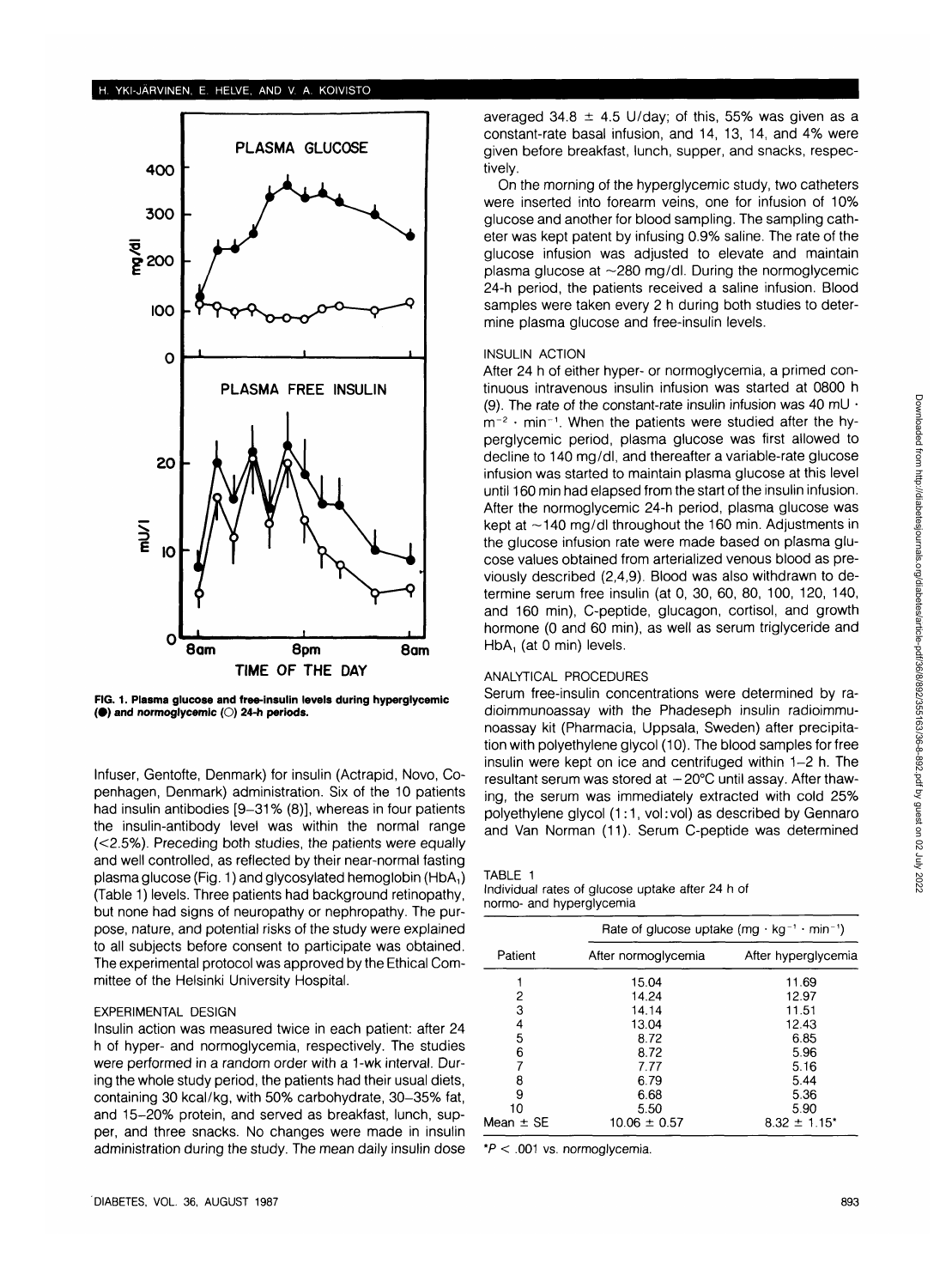

**FIG. 2. Plasma glucose and free-insulin levels during measurement of glucose uptake In morning after hyperglycemia (•) and normoglycemia (O). Rate of glucose uptake was determined during 60-160 min. \*\*P < .01 vs. hyperglycemia.**

according to Kuzuya et al. (12). Serum glucagon (13), growth hormone (14), and cortisol (15) were measured by radioimmunoassay, triglycerides by autoanalyzer (16), and HbA, by microcolumn chromatography (17). All data are presented as means  $\pm$  SE. Statistical comparisons between the hyperand normoglycemic studies were performed by paired t test analysis.

# **RESULTS**

# DIURNAL GLUCOSE AND INSULIN LEVELS

Infusion of glucose for 24 h resulted in a mean plasma glucose level of 281  $\pm$  6 mg/dl, which was 2.8-fold higher (Fig. 1) than during the normoglycemic 24-h period (99  $\pm$  6 mg/ dl). Plasma free-insulin levels averaged  $16 \pm 3$  and  $12 \pm 2$  $\mu$ U/ml (NS) during hyper- and normoglycemia, respectively. Plasma insulin profiles were not significantly different during the 2 days (Fig. 1), although a slight tendency toward higher insulin levels was observed during the hyperglycemic night  $(P < .1$  for hyper- vs. normoglycemic night at midnight and 0400 h).

## INSULIN ACTION

**Glucose and insulin levels.** Fasting plasma free-insulin levels were 8.9  $\pm$  2.3 and 5.7  $\pm$  1.1  $\mu$ U/ml (NS) on the morning

after hyper- and normoglycemia. During insulin infusion, the plasma free-insulin level rose to significantly higher levels after hyperglycemia (69  $\pm$  3  $\mu$ U/ml) than after normoglycemia (53  $\pm$  4  $\mu$ U/ml, P < .01; Fig. 2). During measurement of the glucose uptake rate (60-160 min), plasma free-insulin level reached steady state in both studies (Fig. 2). During the last 100 min of insulin infusion, plasma glucose levels averaged 142  $\pm$  2 and 140  $\pm$  2 mg/dl with coefficients of variation of  $6 \pm 1$  and  $6 \pm 1\%$  in the hyper- and normoglycemic studies, respectively.

**Glucose uptake.** After 24 h of normoglycemia, the rate of glucose uptake during the 60- to 160-min period averaged  $10.1 \pm 1.2$  mg  $\cdot$  kg<sup>-1</sup>  $\cdot$  min<sup>-1</sup>. After hyperglycemia, the rate of glucose uptake was lower ( $P < .001$ ) than during normoglycemia (Fig. 3; Table 1). To compensate for the difference in plasma steady-state free-insulin levels, we divided the rate of glucose uptake (M) by the ambient plasma free-insulin level (I). The M/I was  $37 \pm 6\%$  lower ( $P < .001$ ) after hyperglycemia (12.3  $\pm$  1.7 mg  $\cdot$  kg<sup>-1</sup>  $\cdot$  min<sup>-1</sup> per  $\mu$ U/ ml  $\times$  100) than after normoglycemia (20.6  $\pm$  2.9 mg  $\cdot$ kg<sup>-1</sup> · min<sup>-1</sup> per  $\mu$ U/ml  $\times$  100).

# HORMONES AND METABOLITES

Basal levels of serum C-peptide, growth hormone, glucagon, cortisol, and triglyceride were comparable after hyper- and normoglycemia, or when determined at 1 h from the start of insulin infusion (Table 2).

## **DISCUSSION**

In type I diabetic patients, both insulin deficiency and peripheral hyperinsulinemia have been implicated as pathogenetic factors in the development of insulin resistance (2- 5). However, an improvement in insulin action has been observed in these patients during CSII therapy in the face of both diminished (18) and unchanged (19,20) insulin requirements, indicating that factors other than insulin deficiency were responsible for enhanced insulin action. Although during CSII therapy a decrease in the level of insulinantagonistic hormones has been found (21), this was not the case in the study of Beck-Nielsen et al. (20), who measured





FIG. 3. Rate of glucose metabolism after hyperglycemia (<sup>a</sup>) and **normoglycemia (O). \*P < .05, \*\*P < .01, \*\*\*P < .001 vs. normoglycemia.**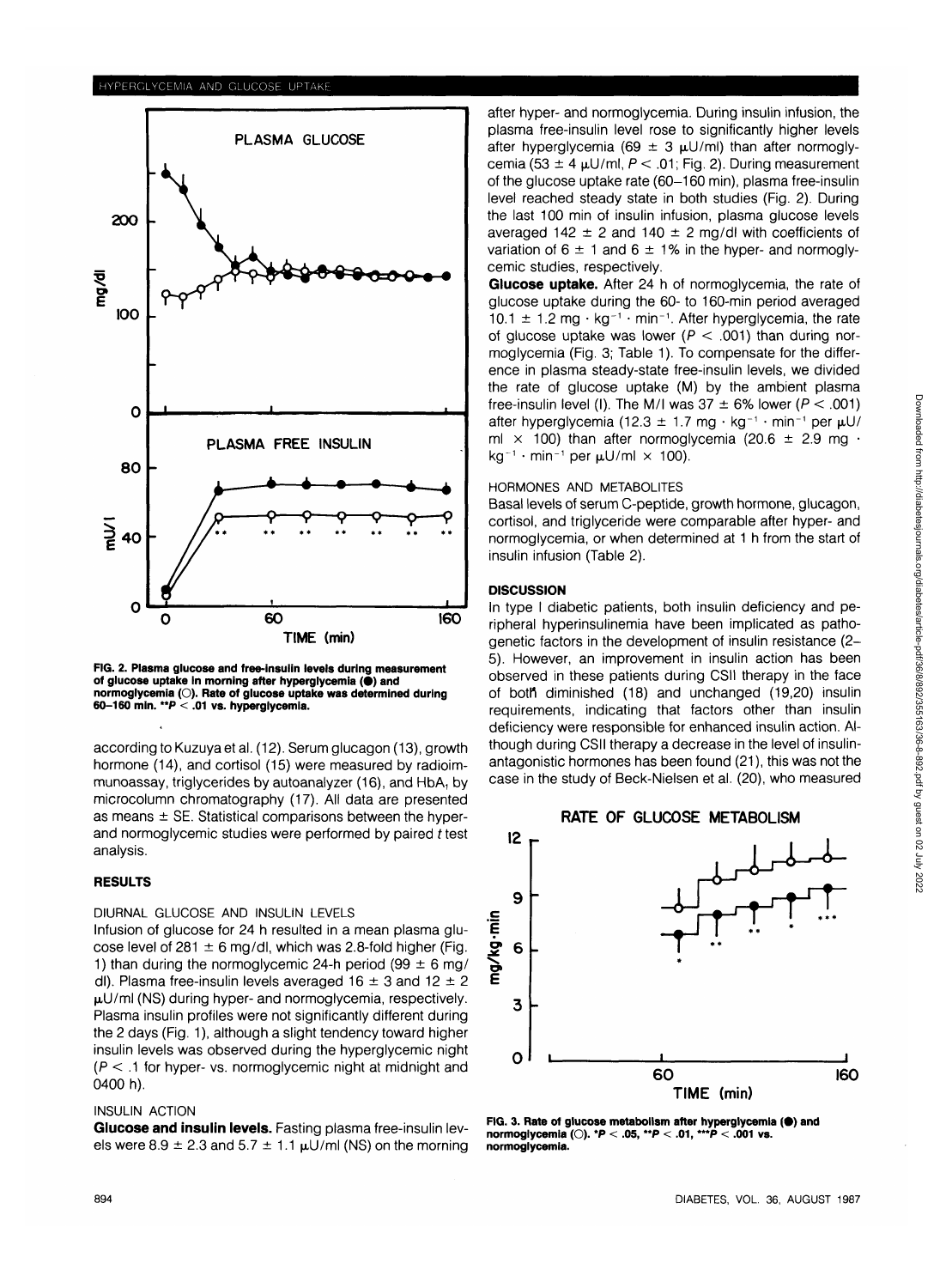# TABLE 2

Effects of 24 h of hyper- and normoglycemia at baseline and 60 min after start of insulin infusion

|                            | <b>Hyperglycemia</b> |                 | Normoglycemia   |                 |
|----------------------------|----------------------|-----------------|-----------------|-----------------|
|                            | 0 min                | 60 min          | 0 min           | 60 min          |
| $HbA_1$ (%)                | $9.4 \pm 0.3$        |                 | $9.4 \pm 0.4$   |                 |
| C-peptide $(\mu g/L)$      | $0.17 \pm 0.02$      | $0.14 \pm 0.01$ | $0.16 \pm 0.02$ | $0.15 \pm 0.01$ |
| Triglyceride (mM)          | $0.80 \pm 0.09$      |                 | $0.83 \pm 0.09$ |                 |
| Growth hormone $(\mu g/L)$ | $0.9 \pm 0.2$        | $4.5 \pm 2.0$   | $1.0 \pm 0.4$   | $2.3 \pm 1.2$   |
| Cortisol (nM)              | $452 \pm 6$          | $365 \pm 40^*$  | $452 \pm 9$     | $299 \pm 16^*$  |
| Glucagon (ng/L)            | $198 \pm 8$          | $156 \pm 19$    | $138 \pm 9$     | $128 \pm 13$    |

\* $P < .05$  vs. 0 min.

both insulin action and insulin antagonists before and 6 mo after CSII therapy. The only consistent change in the studies showing enhanced insulin action during CSII therapy was an improvement of glycemic control (18-20). Revers et al. (22), who found normal insulin action in five well-controlled type I diabetic patients but insulin resistance in five poorly controlled patients, also suggested that some connection might exist between glycemic control and insulin action. In this study we directly measured the influence of preceding hyperglycemia on glucose uptake. A 24-h period of hyperglycemia reduced glucose uptake significantly. This result supports the conclusions drawn from the above studies (18-20,22) and raises the possibility that a causal relationship exists between hyperglycemia and reduced glucose uptake in type I diabetes. However, the etiology of insulin resistance in type I diabetic patients may be multifactorial, and the possible contribution of other factors such as insulin deficiency (3,4), hyperinsulinemia (5,23,24), insulin antibodies (25), or increased secretion of insulin-antagonistic hormones (26) could also be involved. To attribute the reduction in glucose uptake after hyperglycemia to differences in insulin action, the data critically depend on the condition that the mass-action effect of glucose at 140 mg/dl is the same whether glucose is increased or decreased to this level.

In this study, glucose uptake was measured during hyperglycemia and hyperinsulinemia. Under these conditions, total glucose uptake represents the sum of glucose uptake stimulated by insulin and the mass-action effect of glucose (27). In type I diabetic patients, both insulin-mediated and insulin-independent (28) glucose uptake are diminished. Therefore, the observed reduction in glucose uptake after the hyperglycemic day could reflect either glucose or insulin resistance.

The mechanism by which hyperglycemia decreased glucose uptake in this study is intriguing. A fall in plasma glucose even within the hyperglycemic range provokes hypoglycemic symptoms and release of insulin antagonists in some patients (29). In this study, plasma glucose was allowed to fall to 140 mg/dl after the hyperglycemic period to measure glucose uptake under identical conditions as after the normoglycemic period. None of the patients had hypoglycemic symptoms during the studies, and the changes in growth hormone, cortisol, and glucagon levels after hyperand normoglycemia were similar. We did not follow catecholamine levels during the studies. However, in the study of DeFronzo et al. (29), who lowered plasma glucose by an insulin infusion similar to that in this study, growth hormone release occurred more often than epinephrine or norepinephrine release, and the counterregulatory response did not consist solely of an increase in catecholamines in any of the subjects. Also, our patients were well controlled and treated with CSII, which would be expected to reset the glucostat to a lower rather than higher level (30). Thus, it is unlikely that the decrease in glucose uptake after hyperglycemia was due to insulin-antagonistic hormones.

In normal subjects under conditions similar to these in this study, the splanchnic tissues take up  $\sim$ 10-20% of the infused glucose (31), and thus, extrahepatic tissues are quantitatively dominating for glucose uptake. During hyperglycemia and hyperinsulinemia, most of the glucose is stored, presumably as muscle glycogen (32,33). Studies addressing in vivo glucose uptake and muscle glycogen content suggest that these parameters may be inversely related. After glycogen-depleting exercise, Bogardus et al. (34) found an increase in whole-body glucose uptake and muscle glycogen synthase activity, whereas Mott et al. (33) found reduced insulin action for glucose storage and a reduced glycogen synthase activity after overnutrition. In this study, one possible explanation for the decrease in glucose uptake after hyperglycemia could be a decrease in glycogen synthase activity due to an increase in muscle glycogen during the 24-h glucose infusion. However, this possibility remains speculative, because we did not measure glycogen synthase activity. A second factor contributing to the decrease in glucose uptake could be a glucose-induced decrease in glucose transporters (35).

Steady-state plasma free-insulin levels were significantly higher after the hyperglycemic than the normoglycemic period. Because the insulin infusion rates were identical, elevated insulin levels indicate decreased insulin clearance after hyperglycemia. In this study the plasma glucose levels were comparable when plasma insulin levels were measured. Therefore, unless the preceding hyperglycemia had some persisting effect on insulin clearance, hyperglycemia per se (36,37) cannot satisfactorily explain the difference in plasma free-insulin levels. A more likely explanation is that the abilities of tissues to take up glucose and insulin are linked to each other. Cross-sectional data from Pima Indians indicate that the steady-state plasma free-insulin level that is achieved during a 40-mU  $\cdot$  m<sup>-2</sup>  $\cdot$  min<sup>-1</sup> insulin infusion is inversely related to the rate of glucose uptake and that this relationship is independent of body fat content (C. Bogardus, unpublished data). Also, defects in insulin internalization were recently found in insulin-resistant type II diabetic patients (38), suggesting that reduced insulin action and the ability of tissues to take up insulin may be related.